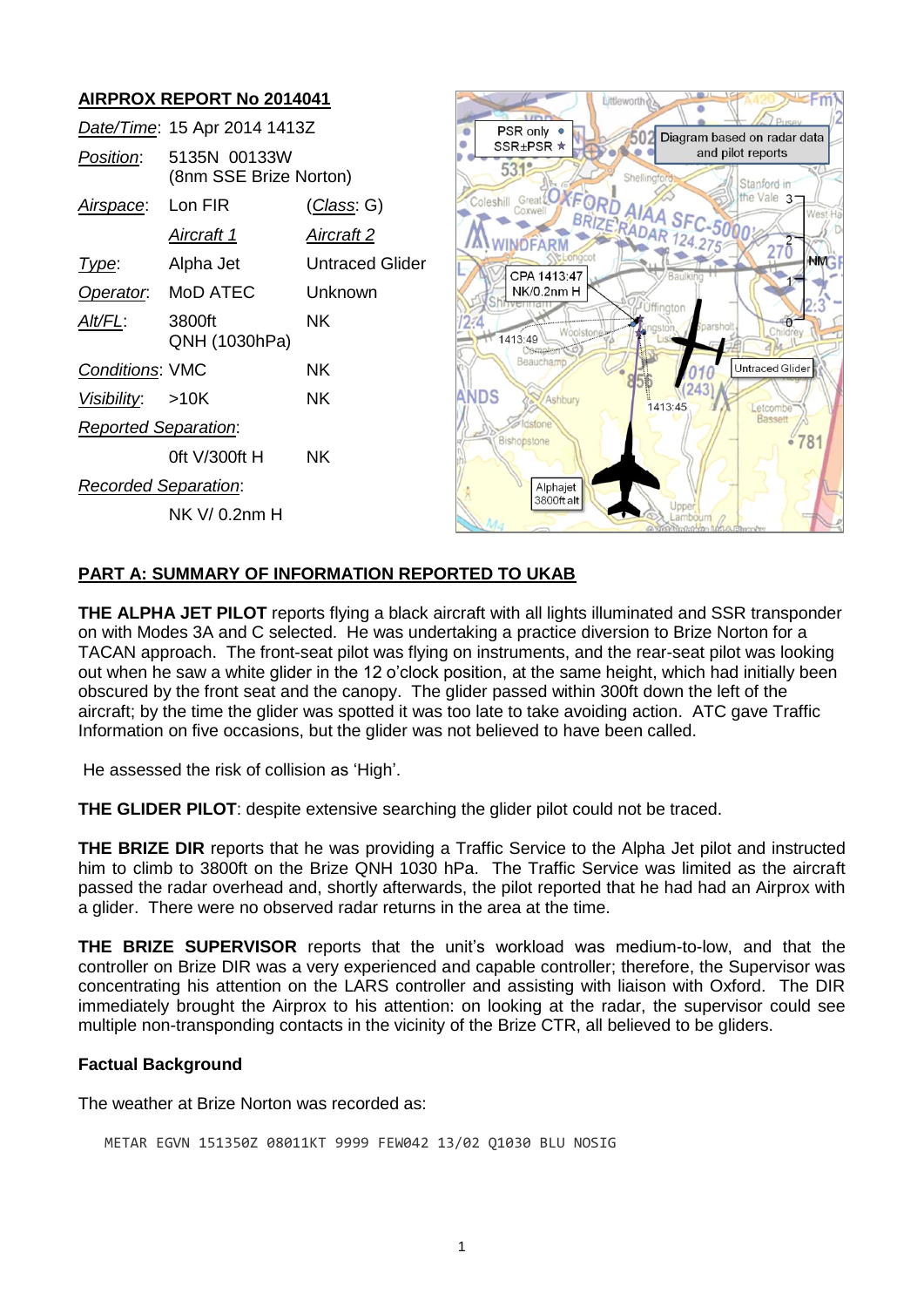### **Analysis and Investigation**

### **Military ATM**

The Brize Director had just received the Alpha Jet on frequency under a Traffic Service and workload was described as 'low'. During the handover from Boscombe Down, two sets of Traffic Information had been passed. Once on frequency, Dir provided a clearance for a TACAN procedure and the service was limited for the radar overhead. The Alpha Jet reported the Airprox on frequency and no observed radar returns were in the jet's vicinity. The Supervisor confirmed the low controller workload and added that there were multiple non-transponding contacts in the area, believed to be gliders. Primary and Secondary Radars at Brize were fully serviceable.

At 1412:22 the handover was being conducted from Boscombe to Brize: the Boscombe controller called, "*traffic 12 o'clock, 5 miles, manoeuvring, height unknown."* The Brize Dir accepted the handover and passed the frequency. Figure 1 details the geometry at handover.



Figure 1: Aircraft geometry at 1412:22 handover (Alpha Jet squawk 3740).

At 1413:03, the Alpha Jet called Brize Director and was provided with a Traffic Service. The Dir passed clearance for routing at altitude 3800ft Brize QNH 1030 hPa. Figure 2 shows a slow moving, non squawker, 3nm to the north east of the Alpha Jet.



Figure 2: 1413:03 with a primary contact to the north east by 3nm.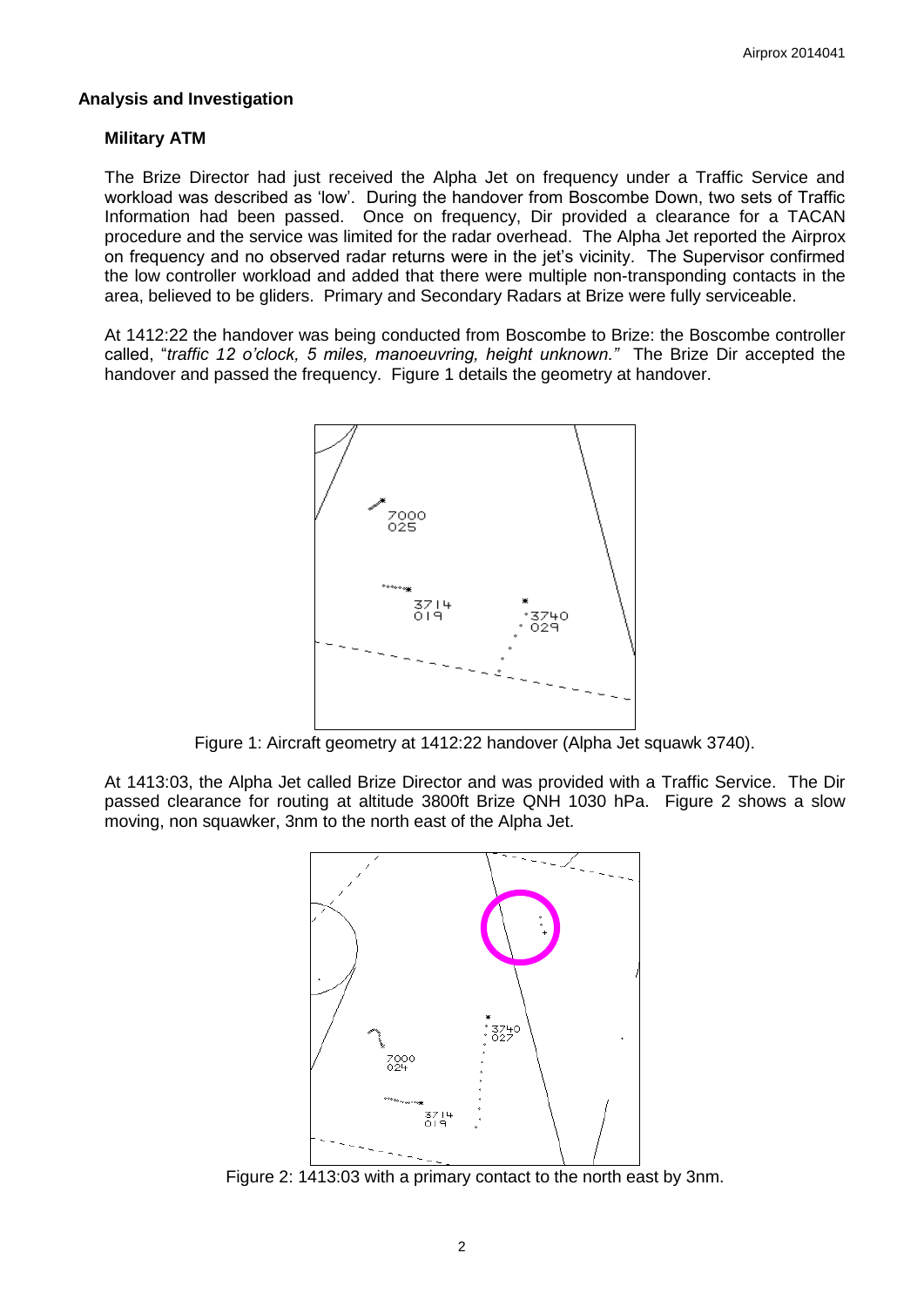The Closest Point of Approach (CPA) happened on the radar replay between 1413:50 to 1413:58 as the Alpha Jet was reading back the clearance altitude. As per Figure 3, at CPA, no conflicting return is displaying on the radar replay.



Figure 3: 1413:58 at CPA.

At 1414:19 the DIR transmitted, "[Alpha Jet callsign] *reduced traffic information for the next 10 miles due to the limits of surveillance cover, there will be one Islander departing below you and one Dauphin helicopter joining the hold above you*." At 1415:00 the Alpha Jet reported an Airprox with a glider at the same height.

During the handover, the Brize DIR accepted the Traffic Information (12 o'clock, 5nm), which does not appear on radar replay at Figure 1, and noticed that further traffic (10 o'clock, 4nm) was not a factor. Brize DIR scanned for conflicting traffic on handover and limited radar services as the Alpha Jet routed closer to the radar overhead; at no point does an immediate conflictor become apparent on the radar replay, although an intermittent contact does appear approximately 50 seconds prior to CPA.

The Alpha Jet crew had chosen an appropriate type of service for the conditions and had made provision for the rear seat crew to maintain the lookout.

Certain barriers were not present during this Airprox: the Alpha Jet did not have an Airborne Collision Avoidance System onboard, and Traffic Information was limited by radar performance and conflicting aircraft displaying on radar. It is not know what type of service or equipment the glider had. The final barrier in such an incident is the pilot lookout, this partially worked for the Alpha Jet, but did show certain limitations in looking for traffic from the rear seat.

### **UKAB Secretariat**

 $\overline{\phantom{a}}$ 

Both pilots had an equal responsibility to avoid a collision<sup>1</sup>, in addition, the Alpha Jet was required to give way to the glider. $2$ 

<sup>1</sup> Rules of the Air 2007 (as amended), Rule 8 (Avoiding Aerial Collisions)

 $2$  Rules of the Air 2007 (as amended) Rule 9 (Converging)